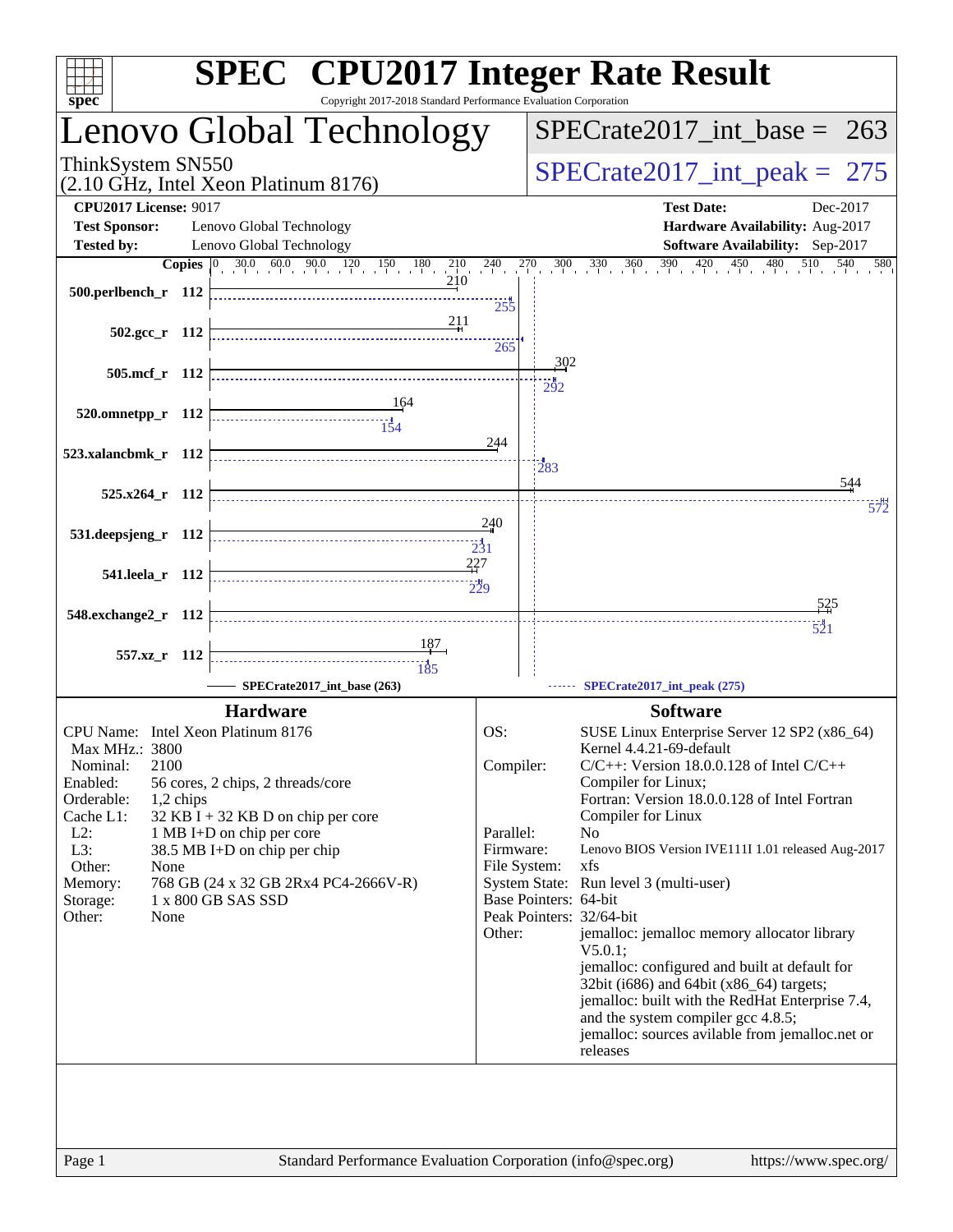

### Lenovo Global Technology

(2.10 GHz, Intel Xeon Platinum 8176)

**[CPU2017 License:](http://www.spec.org/auto/cpu2017/Docs/result-fields.html#CPU2017License)** 9017 **[Test Date:](http://www.spec.org/auto/cpu2017/Docs/result-fields.html#TestDate)** Dec-2017

**[Test Sponsor:](http://www.spec.org/auto/cpu2017/Docs/result-fields.html#TestSponsor)** Lenovo Global Technology **[Hardware Availability:](http://www.spec.org/auto/cpu2017/Docs/result-fields.html#HardwareAvailability)** Aug-2017

[SPECrate2017\\_int\\_base =](http://www.spec.org/auto/cpu2017/Docs/result-fields.html#SPECrate2017intbase) 263

ThinkSystem SN550<br>  $\angle (2.10 \text{ GHz. Intel Yoon Plotinum } 8176)$  [SPECrate2017\\_int\\_peak =](http://www.spec.org/auto/cpu2017/Docs/result-fields.html#SPECrate2017intpeak) 275

**[Tested by:](http://www.spec.org/auto/cpu2017/Docs/result-fields.html#Testedby)** Lenovo Global Technology **[Software Availability:](http://www.spec.org/auto/cpu2017/Docs/result-fields.html#SoftwareAvailability)** Sep-2017

### **[Results Table](http://www.spec.org/auto/cpu2017/Docs/result-fields.html#ResultsTable)**

|                           |               |                |       | <b>Base</b>    |       |                |       | <b>Peak</b>   |                |              |                |              |                |              |
|---------------------------|---------------|----------------|-------|----------------|-------|----------------|-------|---------------|----------------|--------------|----------------|--------------|----------------|--------------|
| <b>Benchmark</b>          | <b>Copies</b> | <b>Seconds</b> | Ratio | <b>Seconds</b> | Ratio | <b>Seconds</b> | Ratio | <b>Copies</b> | <b>Seconds</b> | <b>Ratio</b> | <b>Seconds</b> | <b>Ratio</b> | <b>Seconds</b> | <b>Ratio</b> |
| 500.perlbench_r           | 112           | 850            | 210   | 849            | 210   | 850            | 210   | 112           | 697            | 256          | 701            | 254          | 701            | 255          |
| $502.\text{gcc}$ _r       | 112           | 750            | 211   | 753            | 211   | 741            | 214   | 112           | 596            | 266          | 598            | 265          | 598            | 265          |
| $505$ .mcf r              | 112           | 598            | 303   | 599            | 302   | 618            | 293   | 112           | 617            | 293          | 621            | 291          | 619            | 292          |
| 520.omnetpp_r             | 112           | 896            | 164   | 896            | 164   | 899            | 163   | 112           | 950            | 155          | 955            | <u>154</u>   | 957            | 154          |
| 523.xalancbmk r           | 112           | 485            | 244   | 485            | 244   | 485            | 244   | 112           | 418            | 283          | 419            | 282          | 417            | 284          |
| 525.x264 r                | 112           | 361            | 544   | 359            | 546   | 360            | 544   | 112           | 344            | 570          | 343            | 572          | 341            | 576          |
| 531.deepsjeng_r           | 112           | 533            | 241   | 535            | 240   | 539            | 238   | 112           | 556            | 231          | 555            | 231          | 555            | 231          |
| 541.leela r               | 112           | 819            | 227   | 835            | 222   | 818            | 227   | 112           | 803            | 231          | 815            | 228          | 810            | 229          |
| 548.exchange2_r           | 112           | 559            | 525   | 556            | 527   | 568            | 517   | 112           | 562            | 522          | 564            | 521          | 564            | 520          |
| 557.xz r                  | 112           | 604            | 200   | 646            | 187   | 648            | 187   | 112           | 654            | 185          | 653            | 185          | 655            | 185          |
| $SPECrate2017$ int base = |               |                | 263   |                |       |                |       |               |                |              |                |              |                |              |
| $SPECrate2017$ int peak = |               |                | 275   |                |       |                |       |               |                |              |                |              |                |              |

Results appear in the [order in which they were run](http://www.spec.org/auto/cpu2017/Docs/result-fields.html#RunOrder). Bold underlined text [indicates a median measurement](http://www.spec.org/auto/cpu2017/Docs/result-fields.html#Median).

#### **[Submit Notes](http://www.spec.org/auto/cpu2017/Docs/result-fields.html#SubmitNotes)**

 The numactl mechanism was used to bind copies to processors. The config file option 'submit' was used to generate numactl commands to bind each copy to a specific processor. For details, please see the config file.

### **[Operating System Notes](http://www.spec.org/auto/cpu2017/Docs/result-fields.html#OperatingSystemNotes)**

Stack size set to unlimited using "ulimit -s unlimited"

### **[General Notes](http://www.spec.org/auto/cpu2017/Docs/result-fields.html#GeneralNotes)**

Environment variables set by runcpu before the start of the run: LD\_LIBRARY\_PATH = "/home/cpu2017.1.0.2.ic18.0/lib/ia32:/home/cpu2017.1.0.2.ic18.0/lib/intel64" LD\_LIBRARY\_PATH = "\$LD\_LIBRARY\_PATH:/home/cpu2017.1.0.2.ic18.0/je5.0.1-32:/home/cpu2017.1.0.2.ic18.0/je5.0.1-64" Binaries compiled on a system with 1x Intel Core i7-4790 CPU + 32GB RAM memory using Redhat Enterprise Linux 7.4 Transparent Huge Pages enabled by default Prior to runcpu invocation Filesystem page cache synced and cleared with: sync; echo 3> /proc/sys/vm/drop\_caches runcpu command invoked through numactl i.e.: numactl --interleave=all runcpu <etc> No: The test sponsor attests, as of date of publication, that CVE-2017-5754 (Meltdown) is mitigated in the system as tested and documented. No: The test sponsor attests, as of date of publication, that CVE-2017-5753 (Spectre variant 1) is mitigated in the system as tested and documented. No: The test sponsor attests, as of date of publication, that CVE-2017-5715 (Spectre variant 2)

**(Continued on next page)**

| Page 2 | Standard Performance Evaluation Corporation (info@spec.org) | https://www.spec.org/ |
|--------|-------------------------------------------------------------|-----------------------|
|--------|-------------------------------------------------------------|-----------------------|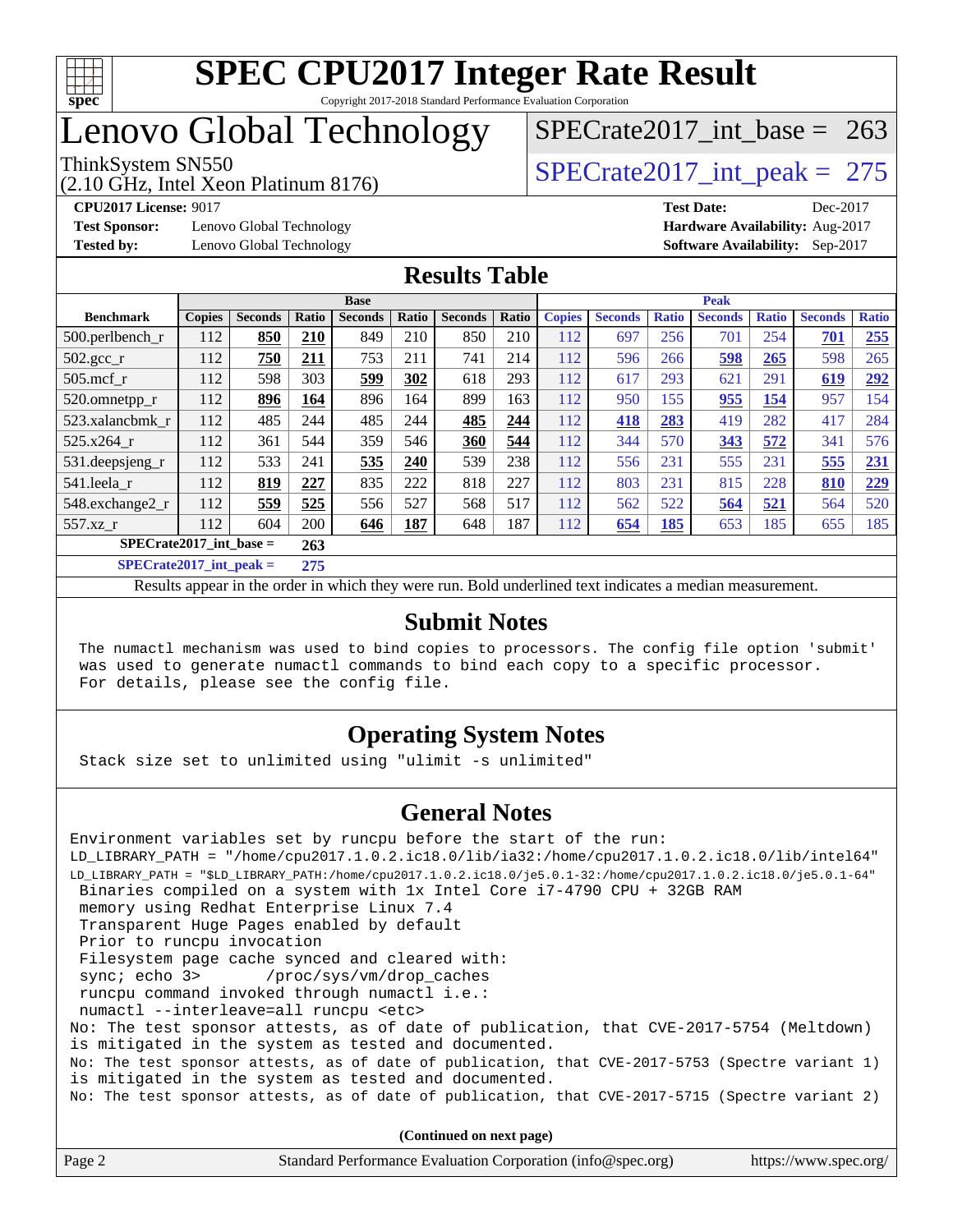

# **[SPEC CPU2017 Integer Rate Result](http://www.spec.org/auto/cpu2017/Docs/result-fields.html#SPECCPU2017IntegerRateResult)**

Copyright 2017-2018 Standard Performance Evaluation Corporation

### Lenovo Global Technology

ThinkSystem SN550<br>  $\angle (2.10 \text{ GHz. Intel Yoon Plotinum } 8176)$  [SPECrate2017\\_int\\_peak =](http://www.spec.org/auto/cpu2017/Docs/result-fields.html#SPECrate2017intpeak) 275 [SPECrate2017\\_int\\_base =](http://www.spec.org/auto/cpu2017/Docs/result-fields.html#SPECrate2017intbase) 263

(2.10 GHz, Intel Xeon Platinum 8176)

**[Test Sponsor:](http://www.spec.org/auto/cpu2017/Docs/result-fields.html#TestSponsor)** Lenovo Global Technology **[Hardware Availability:](http://www.spec.org/auto/cpu2017/Docs/result-fields.html#HardwareAvailability)** Aug-2017 **[Tested by:](http://www.spec.org/auto/cpu2017/Docs/result-fields.html#Testedby)** Lenovo Global Technology **[Software Availability:](http://www.spec.org/auto/cpu2017/Docs/result-fields.html#SoftwareAvailability)** Sep-2017

**[CPU2017 License:](http://www.spec.org/auto/cpu2017/Docs/result-fields.html#CPU2017License)** 9017 **[Test Date:](http://www.spec.org/auto/cpu2017/Docs/result-fields.html#TestDate)** Dec-2017

#### **[General Notes \(Continued\)](http://www.spec.org/auto/cpu2017/Docs/result-fields.html#GeneralNotes)**

is mitigated in the system as tested and documented.

This benchmark result is intended to provide perspective on past performance using the historical hardware and/or software described on this result page.

The system as described on this result page was formerly generally available. At the time of this publication, it may not be shipping, and/or may not be supported, and/or may fail to meet other tests of General Availability described in the SPEC OSG Policy document, <http://www.spec.org/osg/policy.html>

This measured result may not be representative of the result that would be measured were this benchmark run with hardware and software available as of the publication date.

### **[Platform Notes](http://www.spec.org/auto/cpu2017/Docs/result-fields.html#PlatformNotes)**

BIOS configuration: Choose Operating Mode set to Maximum Performance SNC set to Enable Hardware Prefetcher set to Disable MONITORMWAIT set to Enable Execute Disable Bit set to Disable Intel Virtualization Technology set to Disable DCA set to Enable Sysinfo program /home/cpu2017.1.0.2.ic18.0/bin/sysinfo Rev: r5797 of 2017-06-14 96c45e4568ad54c135fd618bcc091c0f running on SN550 Mon Dec 4 10:42:41 2017 SUT (System Under Test) info as seen by some common utilities. For more information on this section, see <https://www.spec.org/cpu2017/Docs/config.html#sysinfo> From /proc/cpuinfo model name : Intel(R) Xeon(R) Platinum 8176 CPU @ 2.10GHz 2 "physical id"s (chips) 112 "processors" cores, siblings (Caution: counting these is hw and system dependent. The following excerpts from /proc/cpuinfo might not be reliable. Use with caution.) cpu cores : 28 siblings : 56 physical 0: cores 0 1 2 3 4 5 6 8 9 10 11 12 13 14 16 17 18 19 20 21 22 24 25 26 27 28 29 30 physical 1: cores 0 1 2 3 4 5 6 8 9 10 11 12 13 14 16 17 18 19 20 21 22 24 25 26 27 28 29 30

**(Continued on next page)**

| Page 3 | Standard Performance Evaluation Corporation (info@spec.org) | https://www.spec.org/ |
|--------|-------------------------------------------------------------|-----------------------|
|--------|-------------------------------------------------------------|-----------------------|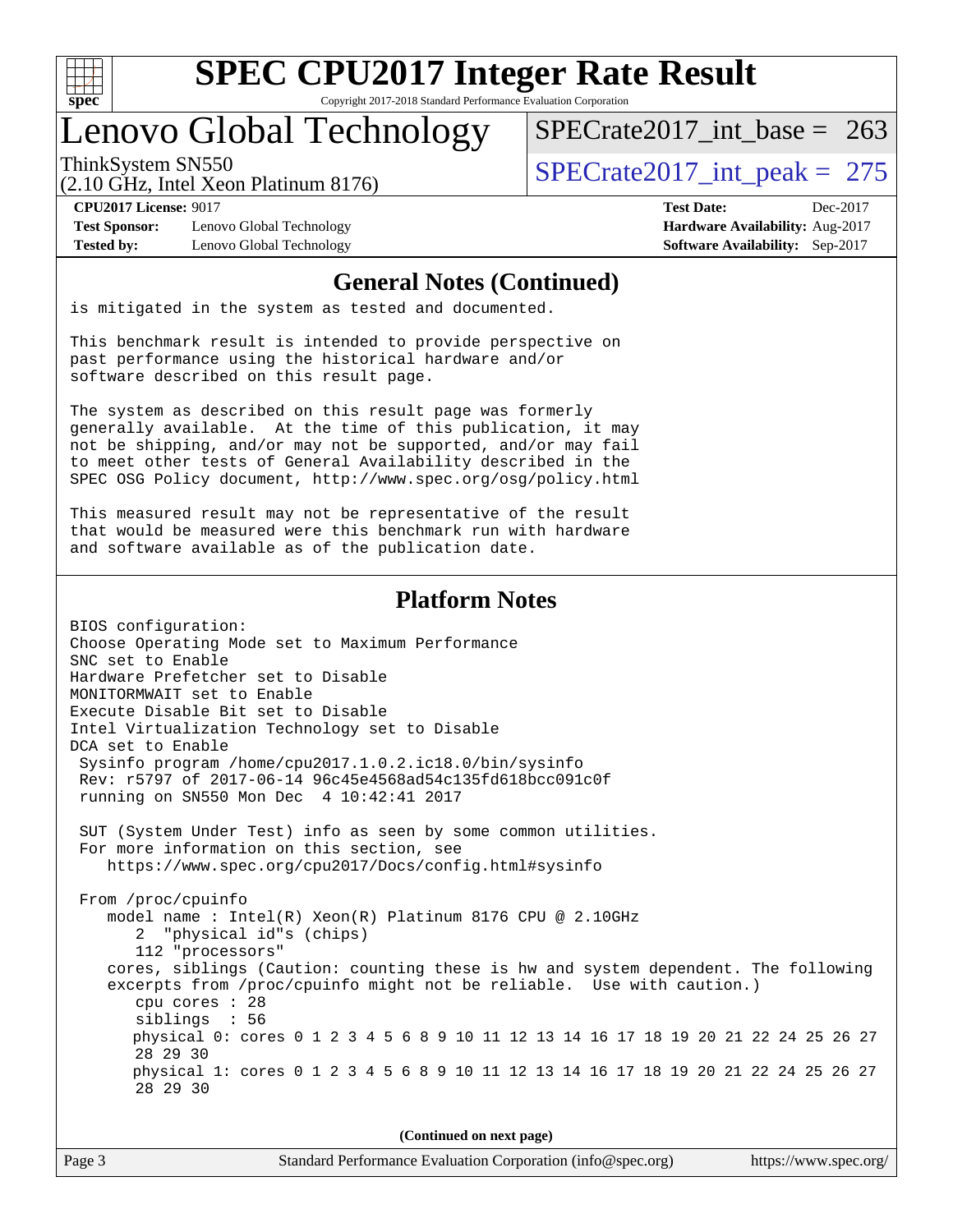

# Lenovo Global Technology

ThinkSystem SN550<br>  $(2.10 \text{ GHz})$  Intel Xeon Platinum 8176) [SPECrate2017\\_int\\_peak =](http://www.spec.org/auto/cpu2017/Docs/result-fields.html#SPECrate2017intpeak) 275 [SPECrate2017\\_int\\_base =](http://www.spec.org/auto/cpu2017/Docs/result-fields.html#SPECrate2017intbase) 263

(2.10 GHz, Intel Xeon Platinum 8176)

**[Test Sponsor:](http://www.spec.org/auto/cpu2017/Docs/result-fields.html#TestSponsor)** Lenovo Global Technology **[Hardware Availability:](http://www.spec.org/auto/cpu2017/Docs/result-fields.html#HardwareAvailability)** Aug-2017 **[Tested by:](http://www.spec.org/auto/cpu2017/Docs/result-fields.html#Testedby)** Lenovo Global Technology **[Software Availability:](http://www.spec.org/auto/cpu2017/Docs/result-fields.html#SoftwareAvailability)** Sep-2017

**[CPU2017 License:](http://www.spec.org/auto/cpu2017/Docs/result-fields.html#CPU2017License)** 9017 **[Test Date:](http://www.spec.org/auto/cpu2017/Docs/result-fields.html#TestDate)** Dec-2017

#### **[Platform Notes \(Continued\)](http://www.spec.org/auto/cpu2017/Docs/result-fields.html#PlatformNotes)**

| From 1scpu:                |                                                                                        |
|----------------------------|----------------------------------------------------------------------------------------|
| Architecture:              | x86_64                                                                                 |
| $CPU$ op-mode( $s$ ):      | $32$ -bit, $64$ -bit                                                                   |
| Byte Order:                | Little Endian                                                                          |
|                            | 112                                                                                    |
| CPU(s):                    |                                                                                        |
| On-line CPU(s) list:       | $0 - 111$                                                                              |
| Thread(s) per core:        | 2                                                                                      |
| Core(s) per socket:        | 28                                                                                     |
| Socket(s):                 | 2                                                                                      |
| NUMA $node(s):$            | $\overline{4}$                                                                         |
| Vendor ID:                 | GenuineIntel                                                                           |
| CPU family:                | 6                                                                                      |
| Model:                     | 85                                                                                     |
| Model name:                | $Intel(R) Xeon(R) Platinum 8176 CPU @ 2.10GHz$                                         |
| Stepping:                  | 4                                                                                      |
| CPU MHz:                   | 2095.070                                                                               |
| BogoMIPS:                  | 4190.14                                                                                |
| Virtualization:            | $VT - x$                                                                               |
| L1d cache:                 | 32K                                                                                    |
| Lli cache:                 | 32K                                                                                    |
| $L2$ cache:                | 1024K                                                                                  |
| L3 cache:                  | 39424K                                                                                 |
| NUMA node0 CPU(s):         | $0-3, 7-9, 14-17, 21-23, 56-59, 63-65, 70-73, 77-79$                                   |
| NUMA nodel CPU(s):         | $4-6$ , 10-13, 18-20, 24-27, 60-62, 66-69, 74-76, 80-83                                |
| NUMA $node2$ $CPU(s):$     | 28-31, 35-37, 42-45, 49-51, 84-87, 91-93, 98-101, 105-107                              |
| NUMA $node3$ $CPU(s):$     | 32-34, 38-41, 46-48, 52-55, 88-90, 94-97, 102-104, 108-111                             |
| Flaqs:                     | fpu vme de pse tsc msr pae mce cx8 apic sep mtrr pge mca cmov                          |
|                            | pat pse36 clflush dts acpi mmx fxsr sse sse2 ss ht tm pbe syscall nx pdpelgb rdtscp    |
|                            |                                                                                        |
|                            | lm constant_tsc art arch_perfmon pebs bts rep_good nopl xtopology nonstop_tsc          |
|                            | aperfmperf eagerfpu pni pclmulqdq dtes64 monitor ds_cpl vmx smx est tm2 ssse3 sdbg     |
|                            | fma cx16 xtpr pdcm pcid dca sse4_1 sse4_2 x2apic movbe popcnt tsc_deadline_timer aes   |
|                            | xsave avx f16c rdrand lahf_lm abm 3dnowprefetch ida arat epb pln pts dtherm intel_pt   |
|                            | tpr_shadow vnmi flexpriority ept vpid fsgsbase tsc_adjust bmil hle avx2 smep bmi2      |
|                            | erms invpcid rtm cqm mpx avx512f avx512dq rdseed adx smap clflushopt clwb avx512cd     |
|                            | avx512bw avx512vl xsaveopt xsavec xgetbvl cqm_llc cqm_occup_llc                        |
|                            |                                                                                        |
| /proc/cpuinfo cache data   |                                                                                        |
| cache size $: 39424$ KB    |                                                                                        |
|                            |                                                                                        |
|                            | From numactl --hardware WARNING: a numactl 'node' might or might not correspond to a   |
| physical chip.             |                                                                                        |
| $available: 4 nodes (0-3)$ |                                                                                        |
|                            | node 0 cpus: 0 1 2 3 7 8 9 14 15 16 17 21 22 23 56 57 58 59 63 64 65 70 71 72 73 77 78 |
| 79                         |                                                                                        |
| node 0 size: 193114 MB     |                                                                                        |
| node 0 free: 192299 MB     |                                                                                        |
|                            |                                                                                        |
|                            | (Continued on next page)                                                               |
|                            |                                                                                        |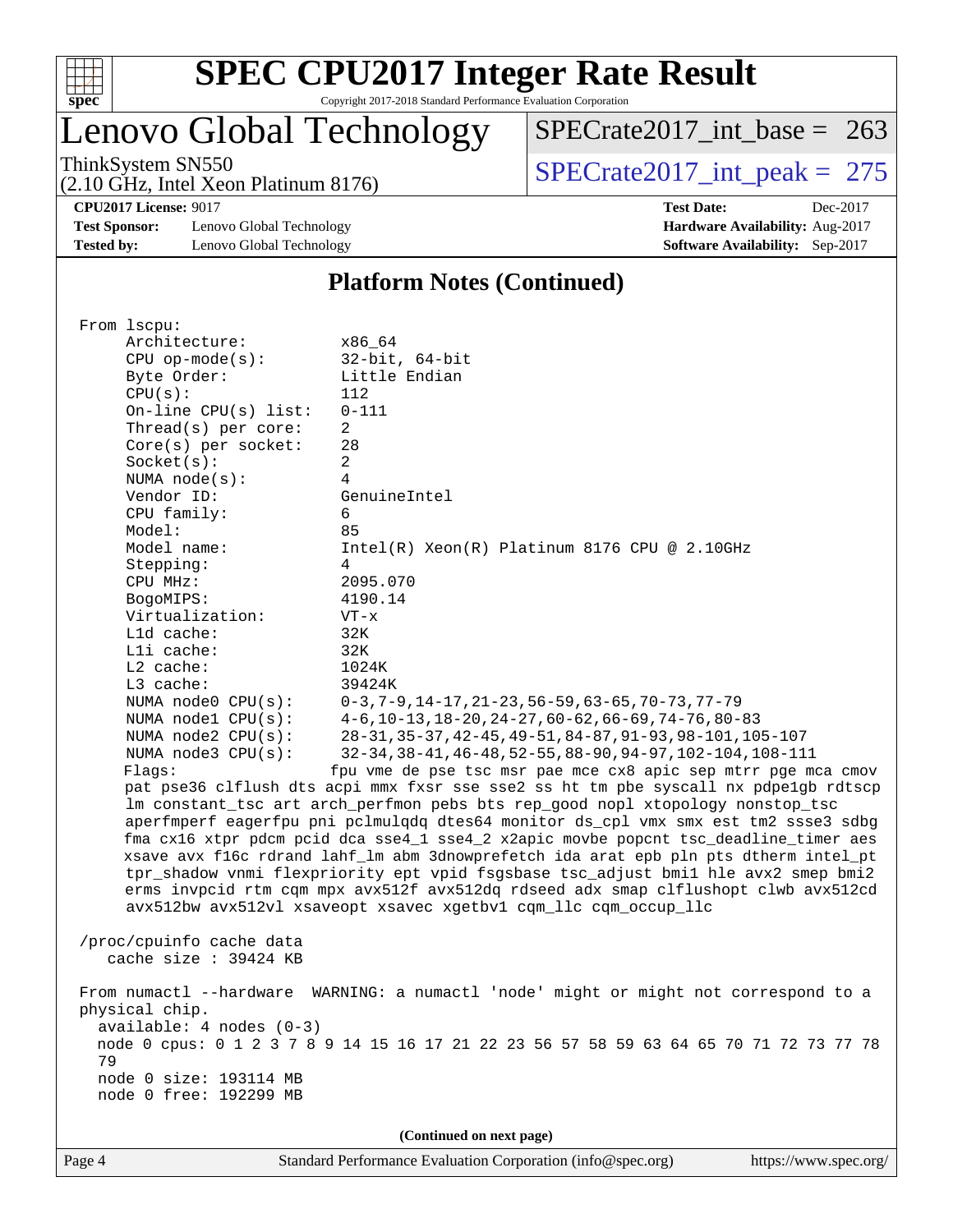

### Lenovo Global Technology

ThinkSystem SN550<br>  $\angle (2.10 \text{ GHz. Intel Yoon Plutium } 8176)$   $\angle$  [SPECrate2017\\_int\\_peak =](http://www.spec.org/auto/cpu2017/Docs/result-fields.html#SPECrate2017intpeak) 275 [SPECrate2017\\_int\\_base =](http://www.spec.org/auto/cpu2017/Docs/result-fields.html#SPECrate2017intbase) 263

(2.10 GHz, Intel Xeon Platinum 8176)

**[Test Sponsor:](http://www.spec.org/auto/cpu2017/Docs/result-fields.html#TestSponsor)** Lenovo Global Technology **[Hardware Availability:](http://www.spec.org/auto/cpu2017/Docs/result-fields.html#HardwareAvailability)** Aug-2017 **[Tested by:](http://www.spec.org/auto/cpu2017/Docs/result-fields.html#Testedby)** Lenovo Global Technology **[Software Availability:](http://www.spec.org/auto/cpu2017/Docs/result-fields.html#SoftwareAvailability)** Sep-2017

**[CPU2017 License:](http://www.spec.org/auto/cpu2017/Docs/result-fields.html#CPU2017License)** 9017 **[Test Date:](http://www.spec.org/auto/cpu2017/Docs/result-fields.html#TestDate)** Dec-2017

#### **[Platform Notes \(Continued\)](http://www.spec.org/auto/cpu2017/Docs/result-fields.html#PlatformNotes)**

Page 5 Standard Performance Evaluation Corporation [\(info@spec.org\)](mailto:info@spec.org) <https://www.spec.org/> node 1 cpus: 4 5 6 10 11 12 13 18 19 20 24 25 26 27 60 61 62 66 67 68 69 74 75 76 80 81 82 83 node 1 size: 193521 MB node 1 free: 192940 MB node 2 cpus: 28 29 30 31 35 36 37 42 43 44 45 49 50 51 84 85 86 87 91 92 93 98 99 100 101 105 106 107 node 2 size: 193521 MB node 2 free: 192946 MB node 3 cpus: 32 33 34 38 39 40 41 46 47 48 52 53 54 55 88 89 90 94 95 96 97 102 103 104 108 109 110 111 node 3 size: 193518 MB node 3 free: 192955 MB node distances: node 0 1 2 3 0: 10 11 21 21 1: 11 10 21 21 2: 21 21 10 11 3: 21 21 11 10 From /proc/meminfo MemTotal: 792243944 kB HugePages\_Total: 0 Hugepagesize: 2048 kB From /etc/\*release\* /etc/\*version\* SuSE-release: SUSE Linux Enterprise Server 12 (x86\_64) VERSION = 12 PATCHLEVEL = 2 # This file is deprecated and will be removed in a future service pack or release. # Please check /etc/os-release for details about this release. os-release: NAME="SLES" VERSION="12-SP2" VERSION\_ID="12.2" PRETTY NAME="SUSE Linux Enterprise Server 12 SP2" ID="sles" ANSI\_COLOR="0;32" CPE\_NAME="cpe:/o:suse:sles:12:sp2" uname -a: Linux SN550 4.4.21-69-default #1 SMP Tue Oct 25 10:58:20 UTC 2016 (9464f67) x86\_64 x86\_64 x86\_64 GNU/Linux run-level 3 Dec 4 10:40 SPEC is set to: /home/cpu2017.1.0.2.ic18.0 **(Continued on next page)**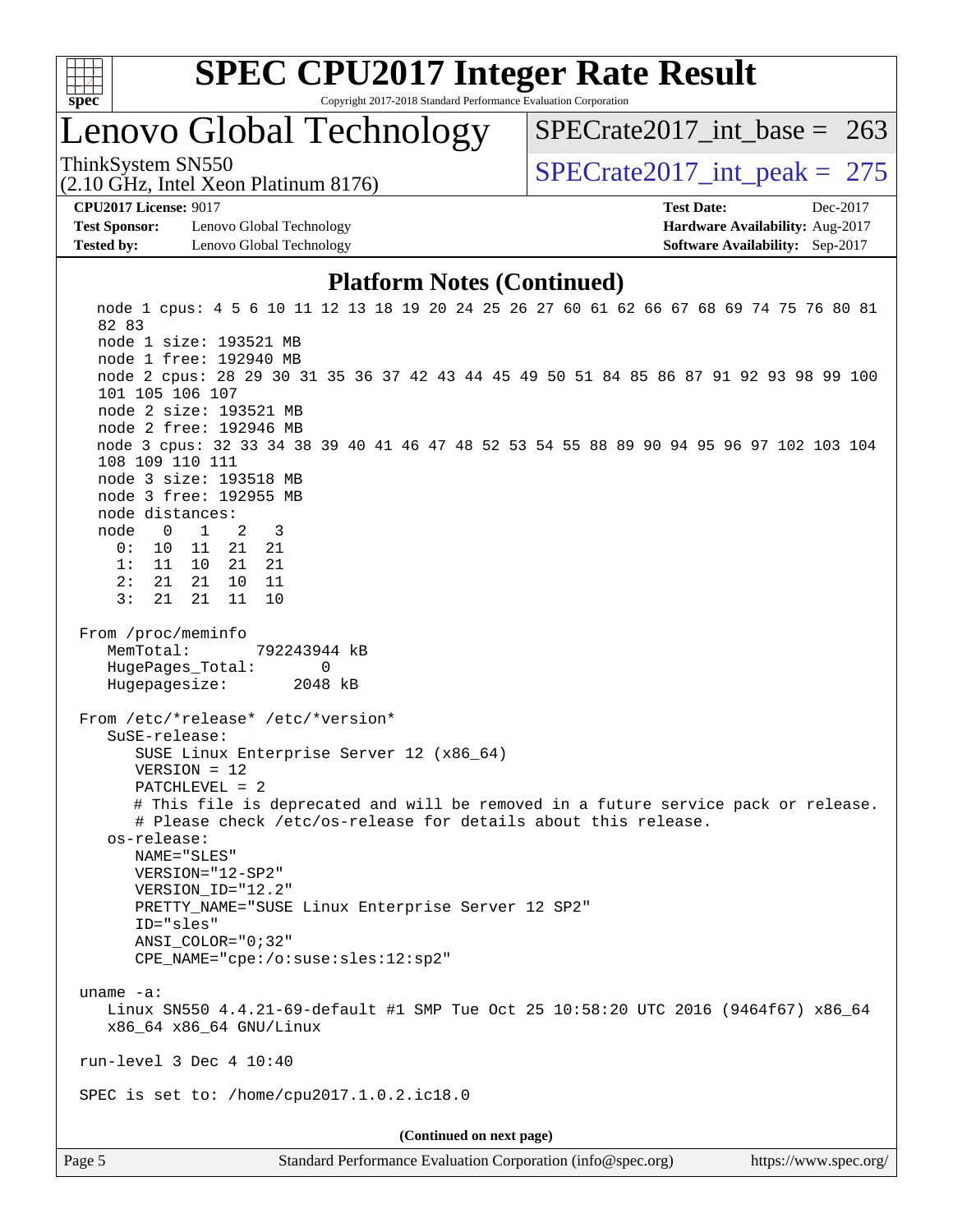

### Lenovo Global Technology

ThinkSystem SN550<br>(2.10 GHz, Intel Xeon Platinum 8176) [SPECrate2017\\_int\\_peak =](http://www.spec.org/auto/cpu2017/Docs/result-fields.html#SPECrate2017intpeak) 275

[SPECrate2017\\_int\\_base =](http://www.spec.org/auto/cpu2017/Docs/result-fields.html#SPECrate2017intbase) 263

**[Test Sponsor:](http://www.spec.org/auto/cpu2017/Docs/result-fields.html#TestSponsor)** Lenovo Global Technology **[Hardware Availability:](http://www.spec.org/auto/cpu2017/Docs/result-fields.html#HardwareAvailability)** Aug-2017 **[Tested by:](http://www.spec.org/auto/cpu2017/Docs/result-fields.html#Testedby)** Lenovo Global Technology **[Software Availability:](http://www.spec.org/auto/cpu2017/Docs/result-fields.html#SoftwareAvailability)** Sep-2017

(2.10 GHz, Intel Xeon Platinum 8176)

**[CPU2017 License:](http://www.spec.org/auto/cpu2017/Docs/result-fields.html#CPU2017License)** 9017 **[Test Date:](http://www.spec.org/auto/cpu2017/Docs/result-fields.html#TestDate)** Dec-2017

#### **[Platform Notes \(Continued\)](http://www.spec.org/auto/cpu2017/Docs/result-fields.html#PlatformNotes)**

| Filesystem |  |  | Type Size Used Avail Use% Mounted on |  |
|------------|--|--|--------------------------------------|--|
| /dev/sda4  |  |  | xfs 687G 136G 552G 20%/home          |  |

 Additional information from dmidecode follows. WARNING: Use caution when you interpret this section. The 'dmidecode' program reads system data which is "intended to allow hardware to be accurately determined", but the intent may not be met, as there are frequent changes to hardware, firmware, and the "DMTF SMBIOS" standard.

 BIOS Lenovo -[IVE111I-1.01]- 08/11/2017 Memory: 24x Samsung M393A4K40BB2-CTD 32 GB 2 rank 2666

(End of data from sysinfo program)

### **[Compiler Version Notes](http://www.spec.org/auto/cpu2017/Docs/result-fields.html#CompilerVersionNotes)**

| 500.perlbench $r(base)$ 502.qcc $r(base)$ 505.mcf $r(base, peak)$<br>CC.<br>$525.x264$ r(base, peak) 557.xz r(base, peak) |
|---------------------------------------------------------------------------------------------------------------------------|
| icc (ICC) 18.0.0 20170811<br>Copyright (C) 1985-2017 Intel Corporation. All rights reserved.                              |
| 500.perlbench_r(peak) 502.gcc_r(peak)<br>CC.                                                                              |
| icc (ICC) 18.0.0 20170811<br>Copyright (C) 1985-2017 Intel Corporation. All rights reserved.                              |
| CXXC 520.omnetpp $r(base)$ 523.xalancbmk $r(base)$ 531.deepsjeng $r(base)$<br>$541.$ leela $r(base)$                      |
| icpc (ICC) 18.0.0 20170811<br>Copyright (C) 1985-2017 Intel Corporation. All rights reserved.                             |
| CXXC 520.omnetpp $r(\text{peak})$ 523.xalancbmk $r(\text{peak})$ 531.deepsjeng $r(\text{peak})$<br>$541.$ leela_r(peak)   |
| icpc (ICC) 18.0.0 20170811<br>Copyright (C) 1985-2017 Intel Corporation. All rights reserved.                             |
|                                                                                                                           |

**(Continued on next page)**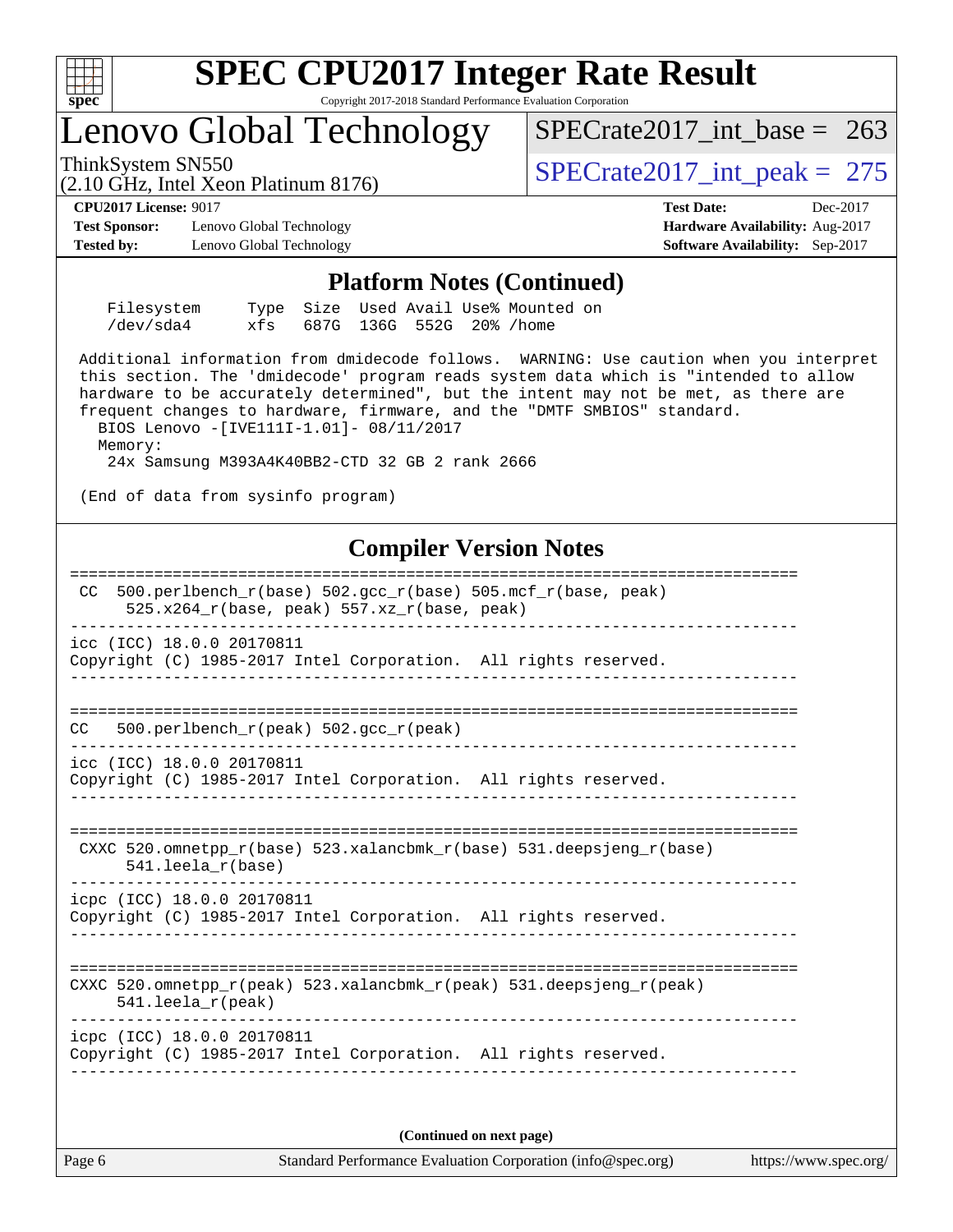

### Lenovo Global Technology

[SPECrate2017\\_int\\_base =](http://www.spec.org/auto/cpu2017/Docs/result-fields.html#SPECrate2017intbase) 263

(2.10 GHz, Intel Xeon Platinum 8176)

ThinkSystem SN550<br>  $\frac{10.047 \text{ J} \cdot \text{m/s}}{275 \text{ kg} \cdot \text{m}}$  Platinum 8176) [SPECrate2017\\_int\\_peak =](http://www.spec.org/auto/cpu2017/Docs/result-fields.html#SPECrate2017intpeak) 275

**[Test Sponsor:](http://www.spec.org/auto/cpu2017/Docs/result-fields.html#TestSponsor)** Lenovo Global Technology **[Hardware Availability:](http://www.spec.org/auto/cpu2017/Docs/result-fields.html#HardwareAvailability)** Aug-2017 **[Tested by:](http://www.spec.org/auto/cpu2017/Docs/result-fields.html#Testedby)** Lenovo Global Technology **[Software Availability:](http://www.spec.org/auto/cpu2017/Docs/result-fields.html#SoftwareAvailability)** Sep-2017

**[CPU2017 License:](http://www.spec.org/auto/cpu2017/Docs/result-fields.html#CPU2017License)** 9017 **[Test Date:](http://www.spec.org/auto/cpu2017/Docs/result-fields.html#TestDate)** Dec-2017

### **[Compiler Version Notes \(Continued\)](http://www.spec.org/auto/cpu2017/Docs/result-fields.html#CompilerVersionNotes)**

============================================================================== FC 548.exchange2\_r(base, peak) ------------------------------------------------------------------------------

ifort (IFORT) 18.0.0 20170811

Copyright (C) 1985-2017 Intel Corporation. All rights reserved.

------------------------------------------------------------------------------

### **[Base Compiler Invocation](http://www.spec.org/auto/cpu2017/Docs/result-fields.html#BaseCompilerInvocation)**

[C benchmarks](http://www.spec.org/auto/cpu2017/Docs/result-fields.html#Cbenchmarks):

[icc](http://www.spec.org/cpu2017/results/res2018q1/cpu2017-20180108-02585.flags.html#user_CCbase_intel_icc_18.0_66fc1ee009f7361af1fbd72ca7dcefbb700085f36577c54f309893dd4ec40d12360134090235512931783d35fd58c0460139e722d5067c5574d8eaf2b3e37e92)

[C++ benchmarks:](http://www.spec.org/auto/cpu2017/Docs/result-fields.html#CXXbenchmarks) [icpc](http://www.spec.org/cpu2017/results/res2018q1/cpu2017-20180108-02585.flags.html#user_CXXbase_intel_icpc_18.0_c510b6838c7f56d33e37e94d029a35b4a7bccf4766a728ee175e80a419847e808290a9b78be685c44ab727ea267ec2f070ec5dc83b407c0218cded6866a35d07)

[Fortran benchmarks](http://www.spec.org/auto/cpu2017/Docs/result-fields.html#Fortranbenchmarks): [ifort](http://www.spec.org/cpu2017/results/res2018q1/cpu2017-20180108-02585.flags.html#user_FCbase_intel_ifort_18.0_8111460550e3ca792625aed983ce982f94888b8b503583aa7ba2b8303487b4d8a21a13e7191a45c5fd58ff318f48f9492884d4413fa793fd88dd292cad7027ca)

### **[Base Portability Flags](http://www.spec.org/auto/cpu2017/Docs/result-fields.html#BasePortabilityFlags)**

 500.perlbench\_r: [-DSPEC\\_LP64](http://www.spec.org/cpu2017/results/res2018q1/cpu2017-20180108-02585.flags.html#b500.perlbench_r_basePORTABILITY_DSPEC_LP64) [-DSPEC\\_LINUX\\_X64](http://www.spec.org/cpu2017/results/res2018q1/cpu2017-20180108-02585.flags.html#b500.perlbench_r_baseCPORTABILITY_DSPEC_LINUX_X64) 502.gcc\_r: [-DSPEC\\_LP64](http://www.spec.org/cpu2017/results/res2018q1/cpu2017-20180108-02585.flags.html#suite_basePORTABILITY502_gcc_r_DSPEC_LP64) 505.mcf\_r: [-DSPEC\\_LP64](http://www.spec.org/cpu2017/results/res2018q1/cpu2017-20180108-02585.flags.html#suite_basePORTABILITY505_mcf_r_DSPEC_LP64) 520.omnetpp\_r: [-DSPEC\\_LP64](http://www.spec.org/cpu2017/results/res2018q1/cpu2017-20180108-02585.flags.html#suite_basePORTABILITY520_omnetpp_r_DSPEC_LP64) 523.xalancbmk\_r: [-DSPEC\\_LP64](http://www.spec.org/cpu2017/results/res2018q1/cpu2017-20180108-02585.flags.html#suite_basePORTABILITY523_xalancbmk_r_DSPEC_LP64) [-DSPEC\\_LINUX](http://www.spec.org/cpu2017/results/res2018q1/cpu2017-20180108-02585.flags.html#b523.xalancbmk_r_baseCXXPORTABILITY_DSPEC_LINUX) 525.x264\_r: [-DSPEC\\_LP64](http://www.spec.org/cpu2017/results/res2018q1/cpu2017-20180108-02585.flags.html#suite_basePORTABILITY525_x264_r_DSPEC_LP64) 531.deepsjeng\_r: [-DSPEC\\_LP64](http://www.spec.org/cpu2017/results/res2018q1/cpu2017-20180108-02585.flags.html#suite_basePORTABILITY531_deepsjeng_r_DSPEC_LP64) 541.leela\_r: [-DSPEC\\_LP64](http://www.spec.org/cpu2017/results/res2018q1/cpu2017-20180108-02585.flags.html#suite_basePORTABILITY541_leela_r_DSPEC_LP64) 548.exchange2\_r: [-DSPEC\\_LP64](http://www.spec.org/cpu2017/results/res2018q1/cpu2017-20180108-02585.flags.html#suite_basePORTABILITY548_exchange2_r_DSPEC_LP64) 557.xz\_r: [-DSPEC\\_LP64](http://www.spec.org/cpu2017/results/res2018q1/cpu2017-20180108-02585.flags.html#suite_basePORTABILITY557_xz_r_DSPEC_LP64)

### **[Base Optimization Flags](http://www.spec.org/auto/cpu2017/Docs/result-fields.html#BaseOptimizationFlags)**

[C benchmarks](http://www.spec.org/auto/cpu2017/Docs/result-fields.html#Cbenchmarks):

[-Wl,-z,muldefs](http://www.spec.org/cpu2017/results/res2018q1/cpu2017-20180108-02585.flags.html#user_CCbase_link_force_multiple1_b4cbdb97b34bdee9ceefcfe54f4c8ea74255f0b02a4b23e853cdb0e18eb4525ac79b5a88067c842dd0ee6996c24547a27a4b99331201badda8798ef8a743f577) [-xCORE-AVX512](http://www.spec.org/cpu2017/results/res2018q1/cpu2017-20180108-02585.flags.html#user_CCbase_f-xCORE-AVX512) [-ipo](http://www.spec.org/cpu2017/results/res2018q1/cpu2017-20180108-02585.flags.html#user_CCbase_f-ipo) [-O3](http://www.spec.org/cpu2017/results/res2018q1/cpu2017-20180108-02585.flags.html#user_CCbase_f-O3) [-no-prec-div](http://www.spec.org/cpu2017/results/res2018q1/cpu2017-20180108-02585.flags.html#user_CCbase_f-no-prec-div) [-qopt-mem-layout-trans=3](http://www.spec.org/cpu2017/results/res2018q1/cpu2017-20180108-02585.flags.html#user_CCbase_f-qopt-mem-layout-trans_de80db37974c74b1f0e20d883f0b675c88c3b01e9d123adea9b28688d64333345fb62bc4a798493513fdb68f60282f9a726aa07f478b2f7113531aecce732043) [-L/usr/local/je5.0.1-64/lib](http://www.spec.org/cpu2017/results/res2018q1/cpu2017-20180108-02585.flags.html#user_CCbase_jemalloc_link_path64_4b10a636b7bce113509b17f3bd0d6226c5fb2346b9178c2d0232c14f04ab830f976640479e5c33dc2bcbbdad86ecfb6634cbbd4418746f06f368b512fced5394) [-ljemalloc](http://www.spec.org/cpu2017/results/res2018q1/cpu2017-20180108-02585.flags.html#user_CCbase_jemalloc_link_lib_d1249b907c500fa1c0672f44f562e3d0f79738ae9e3c4a9c376d49f265a04b9c99b167ecedbf6711b3085be911c67ff61f150a17b3472be731631ba4d0471706)

#### [C++ benchmarks:](http://www.spec.org/auto/cpu2017/Docs/result-fields.html#CXXbenchmarks)

```
-Wl,-z,muldefs -xCORE-AVX512 -ipo -O3 -no-prec-div
-qopt-mem-layout-trans=3 -L/usr/local/je5.0.1-64/lib -ljemalloc
```
**(Continued on next page)**

Page 7 Standard Performance Evaluation Corporation [\(info@spec.org\)](mailto:info@spec.org) <https://www.spec.org/>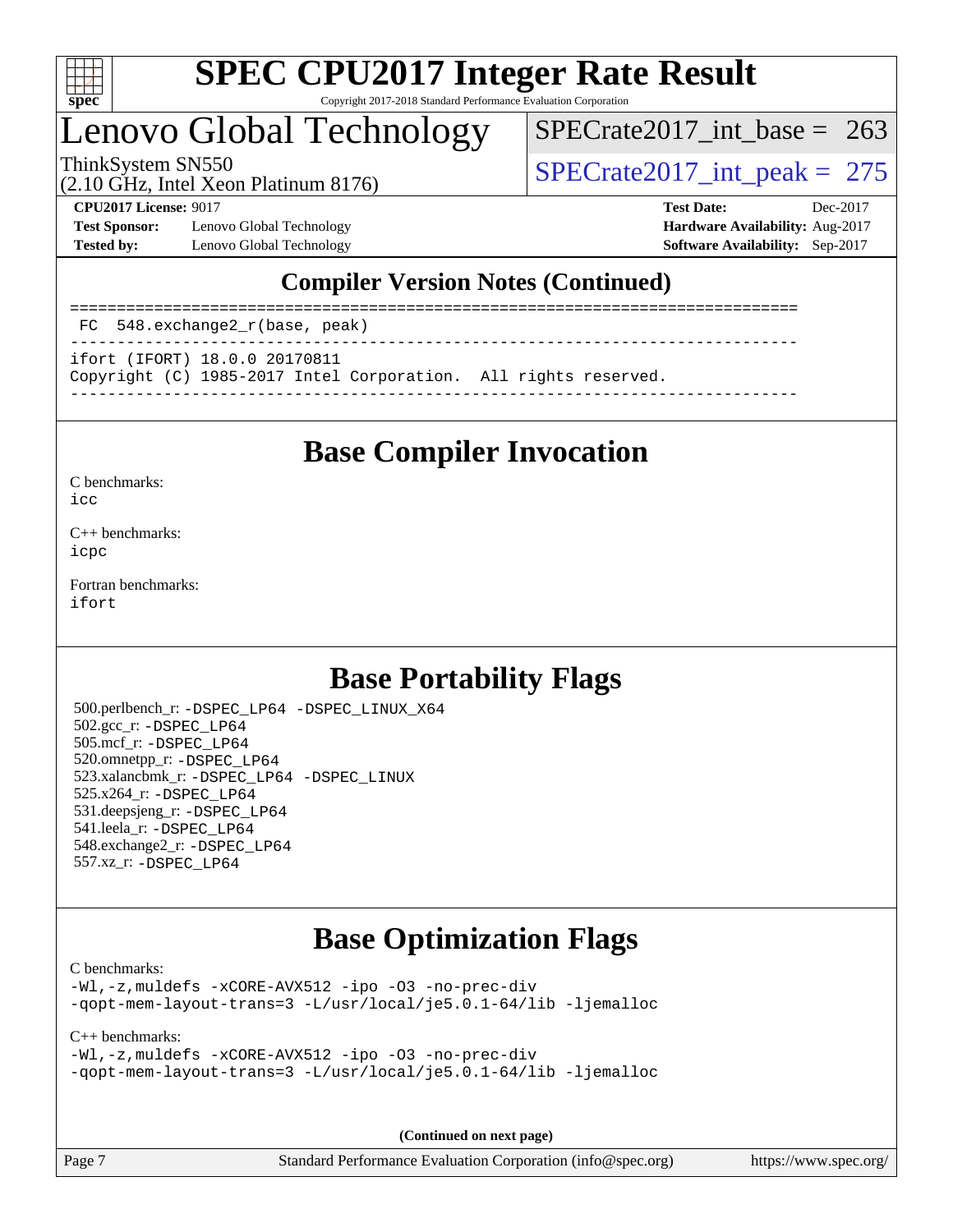

## enovo Global Technology

[SPECrate2017\\_int\\_base =](http://www.spec.org/auto/cpu2017/Docs/result-fields.html#SPECrate2017intbase) 263

(2.10 GHz, Intel Xeon Platinum 8176)

ThinkSystem SN550<br>(2.10 GHz, Intel Xeon Platinum 8176) [SPECrate2017\\_int\\_peak =](http://www.spec.org/auto/cpu2017/Docs/result-fields.html#SPECrate2017intpeak) 275

**[Test Sponsor:](http://www.spec.org/auto/cpu2017/Docs/result-fields.html#TestSponsor)** Lenovo Global Technology **[Hardware Availability:](http://www.spec.org/auto/cpu2017/Docs/result-fields.html#HardwareAvailability)** Aug-2017 **[Tested by:](http://www.spec.org/auto/cpu2017/Docs/result-fields.html#Testedby)** Lenovo Global Technology **[Software Availability:](http://www.spec.org/auto/cpu2017/Docs/result-fields.html#SoftwareAvailability)** Sep-2017

**[CPU2017 License:](http://www.spec.org/auto/cpu2017/Docs/result-fields.html#CPU2017License)** 9017 **[Test Date:](http://www.spec.org/auto/cpu2017/Docs/result-fields.html#TestDate)** Dec-2017

### **[Base Optimization Flags \(Continued\)](http://www.spec.org/auto/cpu2017/Docs/result-fields.html#BaseOptimizationFlags)**

#### [Fortran benchmarks](http://www.spec.org/auto/cpu2017/Docs/result-fields.html#Fortranbenchmarks):

[-Wl,-z,muldefs](http://www.spec.org/cpu2017/results/res2018q1/cpu2017-20180108-02585.flags.html#user_FCbase_link_force_multiple1_b4cbdb97b34bdee9ceefcfe54f4c8ea74255f0b02a4b23e853cdb0e18eb4525ac79b5a88067c842dd0ee6996c24547a27a4b99331201badda8798ef8a743f577) [-xCORE-AVX512](http://www.spec.org/cpu2017/results/res2018q1/cpu2017-20180108-02585.flags.html#user_FCbase_f-xCORE-AVX512) [-ipo](http://www.spec.org/cpu2017/results/res2018q1/cpu2017-20180108-02585.flags.html#user_FCbase_f-ipo) [-O3](http://www.spec.org/cpu2017/results/res2018q1/cpu2017-20180108-02585.flags.html#user_FCbase_f-O3) [-no-prec-div](http://www.spec.org/cpu2017/results/res2018q1/cpu2017-20180108-02585.flags.html#user_FCbase_f-no-prec-div) [-qopt-mem-layout-trans=3](http://www.spec.org/cpu2017/results/res2018q1/cpu2017-20180108-02585.flags.html#user_FCbase_f-qopt-mem-layout-trans_de80db37974c74b1f0e20d883f0b675c88c3b01e9d123adea9b28688d64333345fb62bc4a798493513fdb68f60282f9a726aa07f478b2f7113531aecce732043) [-nostandard-realloc-lhs](http://www.spec.org/cpu2017/results/res2018q1/cpu2017-20180108-02585.flags.html#user_FCbase_f_2003_std_realloc_82b4557e90729c0f113870c07e44d33d6f5a304b4f63d4c15d2d0f1fab99f5daaed73bdb9275d9ae411527f28b936061aa8b9c8f2d63842963b95c9dd6426b8a) [-align array32byte](http://www.spec.org/cpu2017/results/res2018q1/cpu2017-20180108-02585.flags.html#user_FCbase_align_array32byte_b982fe038af199962ba9a80c053b8342c548c85b40b8e86eb3cc33dee0d7986a4af373ac2d51c3f7cf710a18d62fdce2948f201cd044323541f22fc0fffc51b6) [-L/usr/local/je5.0.1-64/lib](http://www.spec.org/cpu2017/results/res2018q1/cpu2017-20180108-02585.flags.html#user_FCbase_jemalloc_link_path64_4b10a636b7bce113509b17f3bd0d6226c5fb2346b9178c2d0232c14f04ab830f976640479e5c33dc2bcbbdad86ecfb6634cbbd4418746f06f368b512fced5394) [-ljemalloc](http://www.spec.org/cpu2017/results/res2018q1/cpu2017-20180108-02585.flags.html#user_FCbase_jemalloc_link_lib_d1249b907c500fa1c0672f44f562e3d0f79738ae9e3c4a9c376d49f265a04b9c99b167ecedbf6711b3085be911c67ff61f150a17b3472be731631ba4d0471706)

### **[Base Other Flags](http://www.spec.org/auto/cpu2017/Docs/result-fields.html#BaseOtherFlags)**

[C benchmarks](http://www.spec.org/auto/cpu2017/Docs/result-fields.html#Cbenchmarks):  $-m64 - std= c11$  $-m64 - std= c11$ 

[C++ benchmarks:](http://www.spec.org/auto/cpu2017/Docs/result-fields.html#CXXbenchmarks) [-m64](http://www.spec.org/cpu2017/results/res2018q1/cpu2017-20180108-02585.flags.html#user_CXXbase_intel_intel64_18.0_af43caccfc8ded86e7699f2159af6efc7655f51387b94da716254467f3c01020a5059329e2569e4053f409e7c9202a7efc638f7a6d1ffb3f52dea4a3e31d82ab)

[Fortran benchmarks](http://www.spec.org/auto/cpu2017/Docs/result-fields.html#Fortranbenchmarks): [-m64](http://www.spec.org/cpu2017/results/res2018q1/cpu2017-20180108-02585.flags.html#user_FCbase_intel_intel64_18.0_af43caccfc8ded86e7699f2159af6efc7655f51387b94da716254467f3c01020a5059329e2569e4053f409e7c9202a7efc638f7a6d1ffb3f52dea4a3e31d82ab)

### **[Peak Compiler Invocation](http://www.spec.org/auto/cpu2017/Docs/result-fields.html#PeakCompilerInvocation)**

[C benchmarks](http://www.spec.org/auto/cpu2017/Docs/result-fields.html#Cbenchmarks): [icc](http://www.spec.org/cpu2017/results/res2018q1/cpu2017-20180108-02585.flags.html#user_CCpeak_intel_icc_18.0_66fc1ee009f7361af1fbd72ca7dcefbb700085f36577c54f309893dd4ec40d12360134090235512931783d35fd58c0460139e722d5067c5574d8eaf2b3e37e92)

[C++ benchmarks:](http://www.spec.org/auto/cpu2017/Docs/result-fields.html#CXXbenchmarks) [icpc](http://www.spec.org/cpu2017/results/res2018q1/cpu2017-20180108-02585.flags.html#user_CXXpeak_intel_icpc_18.0_c510b6838c7f56d33e37e94d029a35b4a7bccf4766a728ee175e80a419847e808290a9b78be685c44ab727ea267ec2f070ec5dc83b407c0218cded6866a35d07)

[Fortran benchmarks](http://www.spec.org/auto/cpu2017/Docs/result-fields.html#Fortranbenchmarks): [ifort](http://www.spec.org/cpu2017/results/res2018q1/cpu2017-20180108-02585.flags.html#user_FCpeak_intel_ifort_18.0_8111460550e3ca792625aed983ce982f94888b8b503583aa7ba2b8303487b4d8a21a13e7191a45c5fd58ff318f48f9492884d4413fa793fd88dd292cad7027ca)

### **[Peak Portability Flags](http://www.spec.org/auto/cpu2017/Docs/result-fields.html#PeakPortabilityFlags)**

 500.perlbench\_r: [-DSPEC\\_LP64](http://www.spec.org/cpu2017/results/res2018q1/cpu2017-20180108-02585.flags.html#b500.perlbench_r_peakPORTABILITY_DSPEC_LP64) [-DSPEC\\_LINUX\\_X64](http://www.spec.org/cpu2017/results/res2018q1/cpu2017-20180108-02585.flags.html#b500.perlbench_r_peakCPORTABILITY_DSPEC_LINUX_X64) 502.gcc\_r: [-D\\_FILE\\_OFFSET\\_BITS=64](http://www.spec.org/cpu2017/results/res2018q1/cpu2017-20180108-02585.flags.html#user_peakPORTABILITY502_gcc_r_file_offset_bits_64_5ae949a99b284ddf4e95728d47cb0843d81b2eb0e18bdfe74bbf0f61d0b064f4bda2f10ea5eb90e1dcab0e84dbc592acfc5018bc955c18609f94ddb8d550002c) 505.mcf\_r: [-DSPEC\\_LP64](http://www.spec.org/cpu2017/results/res2018q1/cpu2017-20180108-02585.flags.html#suite_peakPORTABILITY505_mcf_r_DSPEC_LP64) 520.omnetpp\_r: [-DSPEC\\_LP64](http://www.spec.org/cpu2017/results/res2018q1/cpu2017-20180108-02585.flags.html#suite_peakPORTABILITY520_omnetpp_r_DSPEC_LP64) 523.xalancbmk\_r: [-D\\_FILE\\_OFFSET\\_BITS=64](http://www.spec.org/cpu2017/results/res2018q1/cpu2017-20180108-02585.flags.html#user_peakPORTABILITY523_xalancbmk_r_file_offset_bits_64_5ae949a99b284ddf4e95728d47cb0843d81b2eb0e18bdfe74bbf0f61d0b064f4bda2f10ea5eb90e1dcab0e84dbc592acfc5018bc955c18609f94ddb8d550002c) [-DSPEC\\_LINUX](http://www.spec.org/cpu2017/results/res2018q1/cpu2017-20180108-02585.flags.html#b523.xalancbmk_r_peakCXXPORTABILITY_DSPEC_LINUX) 525.x264\_r: [-DSPEC\\_LP64](http://www.spec.org/cpu2017/results/res2018q1/cpu2017-20180108-02585.flags.html#suite_peakPORTABILITY525_x264_r_DSPEC_LP64) 531.deepsjeng\_r: [-DSPEC\\_LP64](http://www.spec.org/cpu2017/results/res2018q1/cpu2017-20180108-02585.flags.html#suite_peakPORTABILITY531_deepsjeng_r_DSPEC_LP64) 541.leela\_r: [-DSPEC\\_LP64](http://www.spec.org/cpu2017/results/res2018q1/cpu2017-20180108-02585.flags.html#suite_peakPORTABILITY541_leela_r_DSPEC_LP64) 548.exchange2\_r: [-DSPEC\\_LP64](http://www.spec.org/cpu2017/results/res2018q1/cpu2017-20180108-02585.flags.html#suite_peakPORTABILITY548_exchange2_r_DSPEC_LP64) 557.xz\_r: [-DSPEC\\_LP64](http://www.spec.org/cpu2017/results/res2018q1/cpu2017-20180108-02585.flags.html#suite_peakPORTABILITY557_xz_r_DSPEC_LP64)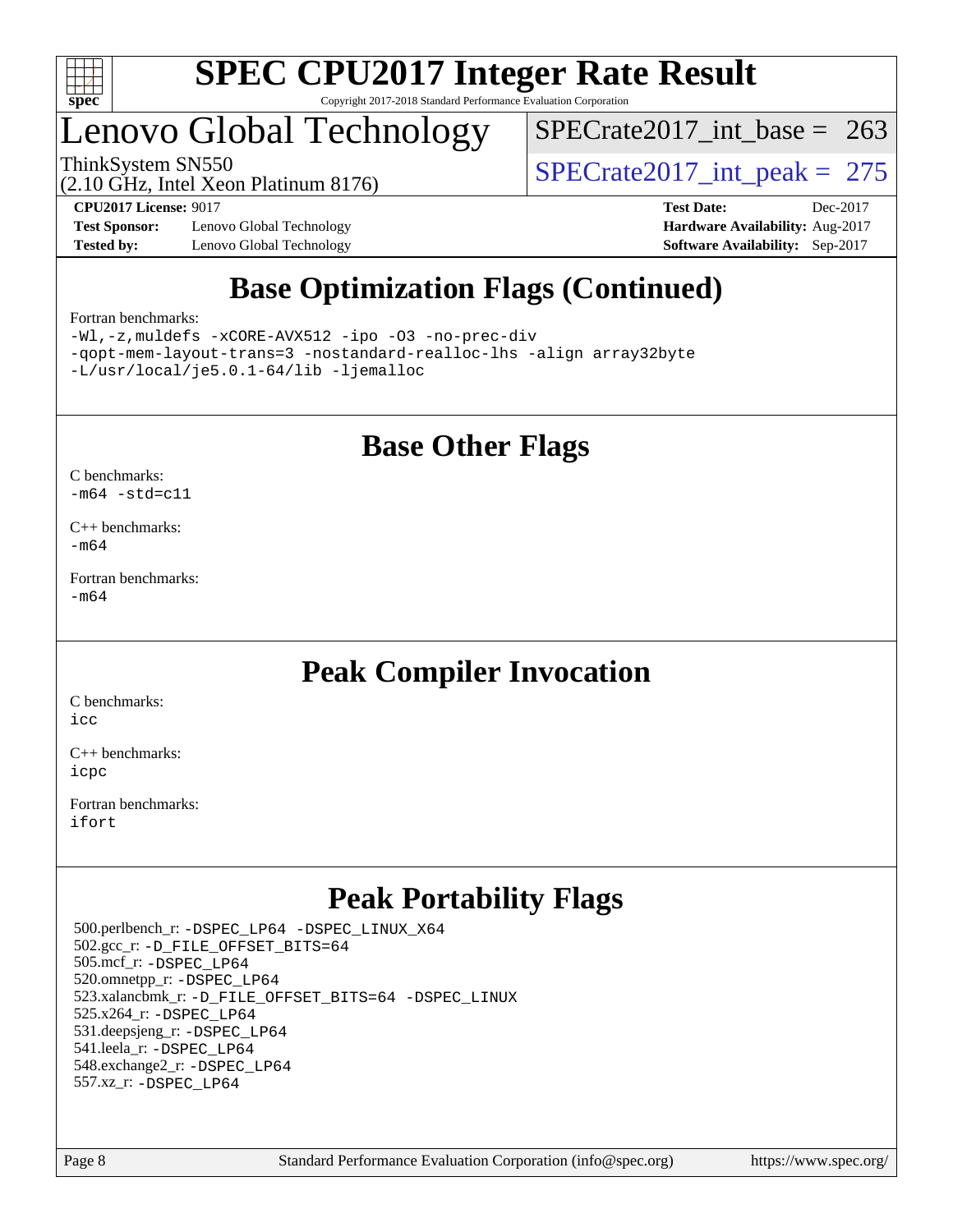

### Lenovo Global Technology

ThinkSystem SN550<br>  $\angle (2.10 \text{ GHz. Intel Yoon Plotinum } 8176)$  [SPECrate2017\\_int\\_peak =](http://www.spec.org/auto/cpu2017/Docs/result-fields.html#SPECrate2017intpeak) 275  $SPECrate2017\_int\_base = 263$ 

(2.10 GHz, Intel Xeon Platinum 8176)

**[Test Sponsor:](http://www.spec.org/auto/cpu2017/Docs/result-fields.html#TestSponsor)** Lenovo Global Technology **[Hardware Availability:](http://www.spec.org/auto/cpu2017/Docs/result-fields.html#HardwareAvailability)** Aug-2017 **[Tested by:](http://www.spec.org/auto/cpu2017/Docs/result-fields.html#Testedby)** Lenovo Global Technology **[Software Availability:](http://www.spec.org/auto/cpu2017/Docs/result-fields.html#SoftwareAvailability)** Sep-2017

**[CPU2017 License:](http://www.spec.org/auto/cpu2017/Docs/result-fields.html#CPU2017License)** 9017 **[Test Date:](http://www.spec.org/auto/cpu2017/Docs/result-fields.html#TestDate)** Dec-2017

### **[Peak Optimization Flags](http://www.spec.org/auto/cpu2017/Docs/result-fields.html#PeakOptimizationFlags)**

[C benchmarks:](http://www.spec.org/auto/cpu2017/Docs/result-fields.html#Cbenchmarks)

 500.perlbench\_r: [-Wl,-z,muldefs](http://www.spec.org/cpu2017/results/res2018q1/cpu2017-20180108-02585.flags.html#user_peakEXTRA_LDFLAGS500_perlbench_r_link_force_multiple1_b4cbdb97b34bdee9ceefcfe54f4c8ea74255f0b02a4b23e853cdb0e18eb4525ac79b5a88067c842dd0ee6996c24547a27a4b99331201badda8798ef8a743f577) [-prof-gen](http://www.spec.org/cpu2017/results/res2018q1/cpu2017-20180108-02585.flags.html#user_peakPASS1_CFLAGSPASS1_LDFLAGS500_perlbench_r_prof_gen_5aa4926d6013ddb2a31985c654b3eb18169fc0c6952a63635c234f711e6e63dd76e94ad52365559451ec499a2cdb89e4dc58ba4c67ef54ca681ffbe1461d6b36)(pass 1) [-prof-use](http://www.spec.org/cpu2017/results/res2018q1/cpu2017-20180108-02585.flags.html#user_peakPASS2_CFLAGSPASS2_LDFLAGS500_perlbench_r_prof_use_1a21ceae95f36a2b53c25747139a6c16ca95bd9def2a207b4f0849963b97e94f5260e30a0c64f4bb623698870e679ca08317ef8150905d41bd88c6f78df73f19)(pass 2) [-ipo](http://www.spec.org/cpu2017/results/res2018q1/cpu2017-20180108-02585.flags.html#user_peakPASS1_COPTIMIZEPASS2_COPTIMIZE500_perlbench_r_f-ipo) [-xCORE-AVX512](http://www.spec.org/cpu2017/results/res2018q1/cpu2017-20180108-02585.flags.html#user_peakPASS2_COPTIMIZE500_perlbench_r_f-xCORE-AVX512) [-O3](http://www.spec.org/cpu2017/results/res2018q1/cpu2017-20180108-02585.flags.html#user_peakPASS1_COPTIMIZEPASS2_COPTIMIZE500_perlbench_r_f-O3) [-no-prec-div](http://www.spec.org/cpu2017/results/res2018q1/cpu2017-20180108-02585.flags.html#user_peakPASS1_COPTIMIZEPASS2_COPTIMIZE500_perlbench_r_f-no-prec-div) [-qopt-mem-layout-trans=3](http://www.spec.org/cpu2017/results/res2018q1/cpu2017-20180108-02585.flags.html#user_peakPASS1_COPTIMIZEPASS2_COPTIMIZE500_perlbench_r_f-qopt-mem-layout-trans_de80db37974c74b1f0e20d883f0b675c88c3b01e9d123adea9b28688d64333345fb62bc4a798493513fdb68f60282f9a726aa07f478b2f7113531aecce732043) [-fno-strict-overflow](http://www.spec.org/cpu2017/results/res2018q1/cpu2017-20180108-02585.flags.html#user_peakEXTRA_OPTIMIZE500_perlbench_r_f-fno-strict-overflow) [-L/usr/local/je5.0.1-64/lib](http://www.spec.org/cpu2017/results/res2018q1/cpu2017-20180108-02585.flags.html#user_peakEXTRA_LIBS500_perlbench_r_jemalloc_link_path64_4b10a636b7bce113509b17f3bd0d6226c5fb2346b9178c2d0232c14f04ab830f976640479e5c33dc2bcbbdad86ecfb6634cbbd4418746f06f368b512fced5394) [-ljemalloc](http://www.spec.org/cpu2017/results/res2018q1/cpu2017-20180108-02585.flags.html#user_peakEXTRA_LIBS500_perlbench_r_jemalloc_link_lib_d1249b907c500fa1c0672f44f562e3d0f79738ae9e3c4a9c376d49f265a04b9c99b167ecedbf6711b3085be911c67ff61f150a17b3472be731631ba4d0471706) 502.gcc\_r: [-L/opt/intel/compilers\\_and\\_libraries\\_2018/linux/lib/ia32](http://www.spec.org/cpu2017/results/res2018q1/cpu2017-20180108-02585.flags.html#user_peakCCLD502_gcc_r_Enable-32bit-runtime_af243bdb1d79e4c7a4f720bf8275e627de2ecd461de63307bc14cef0633fde3cd7bb2facb32dcc8be9566045fb55d40ce2b72b725f73827aa7833441b71b9343) [-Wl,-z,muldefs](http://www.spec.org/cpu2017/results/res2018q1/cpu2017-20180108-02585.flags.html#user_peakEXTRA_LDFLAGS502_gcc_r_link_force_multiple1_b4cbdb97b34bdee9ceefcfe54f4c8ea74255f0b02a4b23e853cdb0e18eb4525ac79b5a88067c842dd0ee6996c24547a27a4b99331201badda8798ef8a743f577) [-prof-gen](http://www.spec.org/cpu2017/results/res2018q1/cpu2017-20180108-02585.flags.html#user_peakPASS1_CFLAGSPASS1_LDFLAGS502_gcc_r_prof_gen_5aa4926d6013ddb2a31985c654b3eb18169fc0c6952a63635c234f711e6e63dd76e94ad52365559451ec499a2cdb89e4dc58ba4c67ef54ca681ffbe1461d6b36)(pass 1) [-prof-use](http://www.spec.org/cpu2017/results/res2018q1/cpu2017-20180108-02585.flags.html#user_peakPASS2_CFLAGSPASS2_LDFLAGS502_gcc_r_prof_use_1a21ceae95f36a2b53c25747139a6c16ca95bd9def2a207b4f0849963b97e94f5260e30a0c64f4bb623698870e679ca08317ef8150905d41bd88c6f78df73f19)(pass 2) [-ipo](http://www.spec.org/cpu2017/results/res2018q1/cpu2017-20180108-02585.flags.html#user_peakPASS1_COPTIMIZEPASS2_COPTIMIZE502_gcc_r_f-ipo) [-xCORE-AVX512](http://www.spec.org/cpu2017/results/res2018q1/cpu2017-20180108-02585.flags.html#user_peakPASS2_COPTIMIZE502_gcc_r_f-xCORE-AVX512) [-O3](http://www.spec.org/cpu2017/results/res2018q1/cpu2017-20180108-02585.flags.html#user_peakPASS1_COPTIMIZEPASS2_COPTIMIZE502_gcc_r_f-O3) [-no-prec-div](http://www.spec.org/cpu2017/results/res2018q1/cpu2017-20180108-02585.flags.html#user_peakPASS1_COPTIMIZEPASS2_COPTIMIZE502_gcc_r_f-no-prec-div) [-qopt-mem-layout-trans=3](http://www.spec.org/cpu2017/results/res2018q1/cpu2017-20180108-02585.flags.html#user_peakPASS1_COPTIMIZEPASS2_COPTIMIZE502_gcc_r_f-qopt-mem-layout-trans_de80db37974c74b1f0e20d883f0b675c88c3b01e9d123adea9b28688d64333345fb62bc4a798493513fdb68f60282f9a726aa07f478b2f7113531aecce732043) [-L/usr/local/je5.0.1-32/lib](http://www.spec.org/cpu2017/results/res2018q1/cpu2017-20180108-02585.flags.html#user_peakEXTRA_LIBS502_gcc_r_jemalloc_link_path32_e29f22e8e6c17053bbc6a0971f5a9c01a601a06bb1a59df2084b77a2fe0a2995b64fd4256feaeea39eeba3aae142e96e2b2b0a28974019c0c0c88139a84f900a) [-ljemalloc](http://www.spec.org/cpu2017/results/res2018q1/cpu2017-20180108-02585.flags.html#user_peakEXTRA_LIBS502_gcc_r_jemalloc_link_lib_d1249b907c500fa1c0672f44f562e3d0f79738ae9e3c4a9c376d49f265a04b9c99b167ecedbf6711b3085be911c67ff61f150a17b3472be731631ba4d0471706) 505.mcf\_r: [-Wl,-z,muldefs](http://www.spec.org/cpu2017/results/res2018q1/cpu2017-20180108-02585.flags.html#user_peakEXTRA_LDFLAGS505_mcf_r_link_force_multiple1_b4cbdb97b34bdee9ceefcfe54f4c8ea74255f0b02a4b23e853cdb0e18eb4525ac79b5a88067c842dd0ee6996c24547a27a4b99331201badda8798ef8a743f577) [-xCORE-AVX512](http://www.spec.org/cpu2017/results/res2018q1/cpu2017-20180108-02585.flags.html#user_peakCOPTIMIZE505_mcf_r_f-xCORE-AVX512) [-ipo](http://www.spec.org/cpu2017/results/res2018q1/cpu2017-20180108-02585.flags.html#user_peakCOPTIMIZE505_mcf_r_f-ipo) [-O3](http://www.spec.org/cpu2017/results/res2018q1/cpu2017-20180108-02585.flags.html#user_peakCOPTIMIZE505_mcf_r_f-O3) [-no-prec-div](http://www.spec.org/cpu2017/results/res2018q1/cpu2017-20180108-02585.flags.html#user_peakCOPTIMIZE505_mcf_r_f-no-prec-div) [-qopt-mem-layout-trans=3](http://www.spec.org/cpu2017/results/res2018q1/cpu2017-20180108-02585.flags.html#user_peakCOPTIMIZE505_mcf_r_f-qopt-mem-layout-trans_de80db37974c74b1f0e20d883f0b675c88c3b01e9d123adea9b28688d64333345fb62bc4a798493513fdb68f60282f9a726aa07f478b2f7113531aecce732043) [-L/usr/local/je5.0.1-64/lib](http://www.spec.org/cpu2017/results/res2018q1/cpu2017-20180108-02585.flags.html#user_peakEXTRA_LIBS505_mcf_r_jemalloc_link_path64_4b10a636b7bce113509b17f3bd0d6226c5fb2346b9178c2d0232c14f04ab830f976640479e5c33dc2bcbbdad86ecfb6634cbbd4418746f06f368b512fced5394) [-ljemalloc](http://www.spec.org/cpu2017/results/res2018q1/cpu2017-20180108-02585.flags.html#user_peakEXTRA_LIBS505_mcf_r_jemalloc_link_lib_d1249b907c500fa1c0672f44f562e3d0f79738ae9e3c4a9c376d49f265a04b9c99b167ecedbf6711b3085be911c67ff61f150a17b3472be731631ba4d0471706) 525.x264\_r: [-Wl,-z,muldefs](http://www.spec.org/cpu2017/results/res2018q1/cpu2017-20180108-02585.flags.html#user_peakEXTRA_LDFLAGS525_x264_r_link_force_multiple1_b4cbdb97b34bdee9ceefcfe54f4c8ea74255f0b02a4b23e853cdb0e18eb4525ac79b5a88067c842dd0ee6996c24547a27a4b99331201badda8798ef8a743f577) [-xCORE-AVX512](http://www.spec.org/cpu2017/results/res2018q1/cpu2017-20180108-02585.flags.html#user_peakCOPTIMIZE525_x264_r_f-xCORE-AVX512) [-ipo](http://www.spec.org/cpu2017/results/res2018q1/cpu2017-20180108-02585.flags.html#user_peakCOPTIMIZE525_x264_r_f-ipo) [-O3](http://www.spec.org/cpu2017/results/res2018q1/cpu2017-20180108-02585.flags.html#user_peakCOPTIMIZE525_x264_r_f-O3) [-no-prec-div](http://www.spec.org/cpu2017/results/res2018q1/cpu2017-20180108-02585.flags.html#user_peakCOPTIMIZE525_x264_r_f-no-prec-div) [-qopt-mem-layout-trans=3](http://www.spec.org/cpu2017/results/res2018q1/cpu2017-20180108-02585.flags.html#user_peakCOPTIMIZE525_x264_r_f-qopt-mem-layout-trans_de80db37974c74b1f0e20d883f0b675c88c3b01e9d123adea9b28688d64333345fb62bc4a798493513fdb68f60282f9a726aa07f478b2f7113531aecce732043) [-fno-alias](http://www.spec.org/cpu2017/results/res2018q1/cpu2017-20180108-02585.flags.html#user_peakEXTRA_OPTIMIZE525_x264_r_f-no-alias_77dbac10d91cbfe898fbf4a29d1b29b694089caa623bdd1baccc9957d4edbe8d106c0b357e2748a65b44fc9e83d78098bb898077f3fe92f9faf24f7bd4a07ed7) [-L/usr/local/je5.0.1-64/lib](http://www.spec.org/cpu2017/results/res2018q1/cpu2017-20180108-02585.flags.html#user_peakEXTRA_LIBS525_x264_r_jemalloc_link_path64_4b10a636b7bce113509b17f3bd0d6226c5fb2346b9178c2d0232c14f04ab830f976640479e5c33dc2bcbbdad86ecfb6634cbbd4418746f06f368b512fced5394) [-ljemalloc](http://www.spec.org/cpu2017/results/res2018q1/cpu2017-20180108-02585.flags.html#user_peakEXTRA_LIBS525_x264_r_jemalloc_link_lib_d1249b907c500fa1c0672f44f562e3d0f79738ae9e3c4a9c376d49f265a04b9c99b167ecedbf6711b3085be911c67ff61f150a17b3472be731631ba4d0471706) 557.xz\_r: Same as 505.mcf\_r [C++ benchmarks](http://www.spec.org/auto/cpu2017/Docs/result-fields.html#CXXbenchmarks): 520.omnetpp\_r: [-Wl,-z,muldefs](http://www.spec.org/cpu2017/results/res2018q1/cpu2017-20180108-02585.flags.html#user_peakEXTRA_LDFLAGS520_omnetpp_r_link_force_multiple1_b4cbdb97b34bdee9ceefcfe54f4c8ea74255f0b02a4b23e853cdb0e18eb4525ac79b5a88067c842dd0ee6996c24547a27a4b99331201badda8798ef8a743f577) [-prof-gen](http://www.spec.org/cpu2017/results/res2018q1/cpu2017-20180108-02585.flags.html#user_peakPASS1_CXXFLAGSPASS1_LDFLAGS520_omnetpp_r_prof_gen_5aa4926d6013ddb2a31985c654b3eb18169fc0c6952a63635c234f711e6e63dd76e94ad52365559451ec499a2cdb89e4dc58ba4c67ef54ca681ffbe1461d6b36)(pass 1) [-prof-use](http://www.spec.org/cpu2017/results/res2018q1/cpu2017-20180108-02585.flags.html#user_peakPASS2_CXXFLAGSPASS2_LDFLAGS520_omnetpp_r_prof_use_1a21ceae95f36a2b53c25747139a6c16ca95bd9def2a207b4f0849963b97e94f5260e30a0c64f4bb623698870e679ca08317ef8150905d41bd88c6f78df73f19)(pass 2) [-ipo](http://www.spec.org/cpu2017/results/res2018q1/cpu2017-20180108-02585.flags.html#user_peakPASS1_CXXOPTIMIZEPASS2_CXXOPTIMIZE520_omnetpp_r_f-ipo) [-xCORE-AVX512](http://www.spec.org/cpu2017/results/res2018q1/cpu2017-20180108-02585.flags.html#user_peakPASS2_CXXOPTIMIZE520_omnetpp_r_f-xCORE-AVX512) [-O3](http://www.spec.org/cpu2017/results/res2018q1/cpu2017-20180108-02585.flags.html#user_peakPASS1_CXXOPTIMIZEPASS2_CXXOPTIMIZE520_omnetpp_r_f-O3) [-no-prec-div](http://www.spec.org/cpu2017/results/res2018q1/cpu2017-20180108-02585.flags.html#user_peakPASS1_CXXOPTIMIZEPASS2_CXXOPTIMIZE520_omnetpp_r_f-no-prec-div) [-qopt-mem-layout-trans=3](http://www.spec.org/cpu2017/results/res2018q1/cpu2017-20180108-02585.flags.html#user_peakPASS1_CXXOPTIMIZEPASS2_CXXOPTIMIZE520_omnetpp_r_f-qopt-mem-layout-trans_de80db37974c74b1f0e20d883f0b675c88c3b01e9d123adea9b28688d64333345fb62bc4a798493513fdb68f60282f9a726aa07f478b2f7113531aecce732043) [-L/usr/local/je5.0.1-64/lib](http://www.spec.org/cpu2017/results/res2018q1/cpu2017-20180108-02585.flags.html#user_peakEXTRA_LIBS520_omnetpp_r_jemalloc_link_path64_4b10a636b7bce113509b17f3bd0d6226c5fb2346b9178c2d0232c14f04ab830f976640479e5c33dc2bcbbdad86ecfb6634cbbd4418746f06f368b512fced5394) [-ljemalloc](http://www.spec.org/cpu2017/results/res2018q1/cpu2017-20180108-02585.flags.html#user_peakEXTRA_LIBS520_omnetpp_r_jemalloc_link_lib_d1249b907c500fa1c0672f44f562e3d0f79738ae9e3c4a9c376d49f265a04b9c99b167ecedbf6711b3085be911c67ff61f150a17b3472be731631ba4d0471706) 523.xalancbmk\_r: [-L/opt/intel/compilers\\_and\\_libraries\\_2018/linux/lib/ia32](http://www.spec.org/cpu2017/results/res2018q1/cpu2017-20180108-02585.flags.html#user_peakCXXLD523_xalancbmk_r_Enable-32bit-runtime_af243bdb1d79e4c7a4f720bf8275e627de2ecd461de63307bc14cef0633fde3cd7bb2facb32dcc8be9566045fb55d40ce2b72b725f73827aa7833441b71b9343) [-Wl,-z,muldefs](http://www.spec.org/cpu2017/results/res2018q1/cpu2017-20180108-02585.flags.html#user_peakEXTRA_LDFLAGS523_xalancbmk_r_link_force_multiple1_b4cbdb97b34bdee9ceefcfe54f4c8ea74255f0b02a4b23e853cdb0e18eb4525ac79b5a88067c842dd0ee6996c24547a27a4b99331201badda8798ef8a743f577) [-prof-gen](http://www.spec.org/cpu2017/results/res2018q1/cpu2017-20180108-02585.flags.html#user_peakPASS1_CXXFLAGSPASS1_LDFLAGS523_xalancbmk_r_prof_gen_5aa4926d6013ddb2a31985c654b3eb18169fc0c6952a63635c234f711e6e63dd76e94ad52365559451ec499a2cdb89e4dc58ba4c67ef54ca681ffbe1461d6b36)(pass 1) [-prof-use](http://www.spec.org/cpu2017/results/res2018q1/cpu2017-20180108-02585.flags.html#user_peakPASS2_CXXFLAGSPASS2_LDFLAGS523_xalancbmk_r_prof_use_1a21ceae95f36a2b53c25747139a6c16ca95bd9def2a207b4f0849963b97e94f5260e30a0c64f4bb623698870e679ca08317ef8150905d41bd88c6f78df73f19)(pass 2) [-ipo](http://www.spec.org/cpu2017/results/res2018q1/cpu2017-20180108-02585.flags.html#user_peakPASS1_CXXOPTIMIZEPASS2_CXXOPTIMIZE523_xalancbmk_r_f-ipo) [-xCORE-AVX512](http://www.spec.org/cpu2017/results/res2018q1/cpu2017-20180108-02585.flags.html#user_peakPASS2_CXXOPTIMIZE523_xalancbmk_r_f-xCORE-AVX512) [-O3](http://www.spec.org/cpu2017/results/res2018q1/cpu2017-20180108-02585.flags.html#user_peakPASS1_CXXOPTIMIZEPASS2_CXXOPTIMIZE523_xalancbmk_r_f-O3) [-no-prec-div](http://www.spec.org/cpu2017/results/res2018q1/cpu2017-20180108-02585.flags.html#user_peakPASS1_CXXOPTIMIZEPASS2_CXXOPTIMIZE523_xalancbmk_r_f-no-prec-div) [-qopt-mem-layout-trans=3](http://www.spec.org/cpu2017/results/res2018q1/cpu2017-20180108-02585.flags.html#user_peakPASS1_CXXOPTIMIZEPASS2_CXXOPTIMIZE523_xalancbmk_r_f-qopt-mem-layout-trans_de80db37974c74b1f0e20d883f0b675c88c3b01e9d123adea9b28688d64333345fb62bc4a798493513fdb68f60282f9a726aa07f478b2f7113531aecce732043) [-L/usr/local/je5.0.1-32/lib](http://www.spec.org/cpu2017/results/res2018q1/cpu2017-20180108-02585.flags.html#user_peakEXTRA_LIBS523_xalancbmk_r_jemalloc_link_path32_e29f22e8e6c17053bbc6a0971f5a9c01a601a06bb1a59df2084b77a2fe0a2995b64fd4256feaeea39eeba3aae142e96e2b2b0a28974019c0c0c88139a84f900a) [-ljemalloc](http://www.spec.org/cpu2017/results/res2018q1/cpu2017-20180108-02585.flags.html#user_peakEXTRA_LIBS523_xalancbmk_r_jemalloc_link_lib_d1249b907c500fa1c0672f44f562e3d0f79738ae9e3c4a9c376d49f265a04b9c99b167ecedbf6711b3085be911c67ff61f150a17b3472be731631ba4d0471706) 531.deepsjeng\_r: Same as 520.omnetpp\_r 541.leela\_r: Same as 520.omnetpp\_r [Fortran benchmarks:](http://www.spec.org/auto/cpu2017/Docs/result-fields.html#Fortranbenchmarks) [-Wl,-z,muldefs](http://www.spec.org/cpu2017/results/res2018q1/cpu2017-20180108-02585.flags.html#user_FCpeak_link_force_multiple1_b4cbdb97b34bdee9ceefcfe54f4c8ea74255f0b02a4b23e853cdb0e18eb4525ac79b5a88067c842dd0ee6996c24547a27a4b99331201badda8798ef8a743f577) [-xCORE-AVX512](http://www.spec.org/cpu2017/results/res2018q1/cpu2017-20180108-02585.flags.html#user_FCpeak_f-xCORE-AVX512) [-ipo](http://www.spec.org/cpu2017/results/res2018q1/cpu2017-20180108-02585.flags.html#user_FCpeak_f-ipo) [-O3](http://www.spec.org/cpu2017/results/res2018q1/cpu2017-20180108-02585.flags.html#user_FCpeak_f-O3) [-no-prec-div](http://www.spec.org/cpu2017/results/res2018q1/cpu2017-20180108-02585.flags.html#user_FCpeak_f-no-prec-div) [-qopt-mem-layout-trans=3](http://www.spec.org/cpu2017/results/res2018q1/cpu2017-20180108-02585.flags.html#user_FCpeak_f-qopt-mem-layout-trans_de80db37974c74b1f0e20d883f0b675c88c3b01e9d123adea9b28688d64333345fb62bc4a798493513fdb68f60282f9a726aa07f478b2f7113531aecce732043) [-nostandard-realloc-lhs](http://www.spec.org/cpu2017/results/res2018q1/cpu2017-20180108-02585.flags.html#user_FCpeak_f_2003_std_realloc_82b4557e90729c0f113870c07e44d33d6f5a304b4f63d4c15d2d0f1fab99f5daaed73bdb9275d9ae411527f28b936061aa8b9c8f2d63842963b95c9dd6426b8a) [-align array32byte](http://www.spec.org/cpu2017/results/res2018q1/cpu2017-20180108-02585.flags.html#user_FCpeak_align_array32byte_b982fe038af199962ba9a80c053b8342c548c85b40b8e86eb3cc33dee0d7986a4af373ac2d51c3f7cf710a18d62fdce2948f201cd044323541f22fc0fffc51b6) [-L/usr/local/je5.0.1-64/lib](http://www.spec.org/cpu2017/results/res2018q1/cpu2017-20180108-02585.flags.html#user_FCpeak_jemalloc_link_path64_4b10a636b7bce113509b17f3bd0d6226c5fb2346b9178c2d0232c14f04ab830f976640479e5c33dc2bcbbdad86ecfb6634cbbd4418746f06f368b512fced5394) [-ljemalloc](http://www.spec.org/cpu2017/results/res2018q1/cpu2017-20180108-02585.flags.html#user_FCpeak_jemalloc_link_lib_d1249b907c500fa1c0672f44f562e3d0f79738ae9e3c4a9c376d49f265a04b9c99b167ecedbf6711b3085be911c67ff61f150a17b3472be731631ba4d0471706)